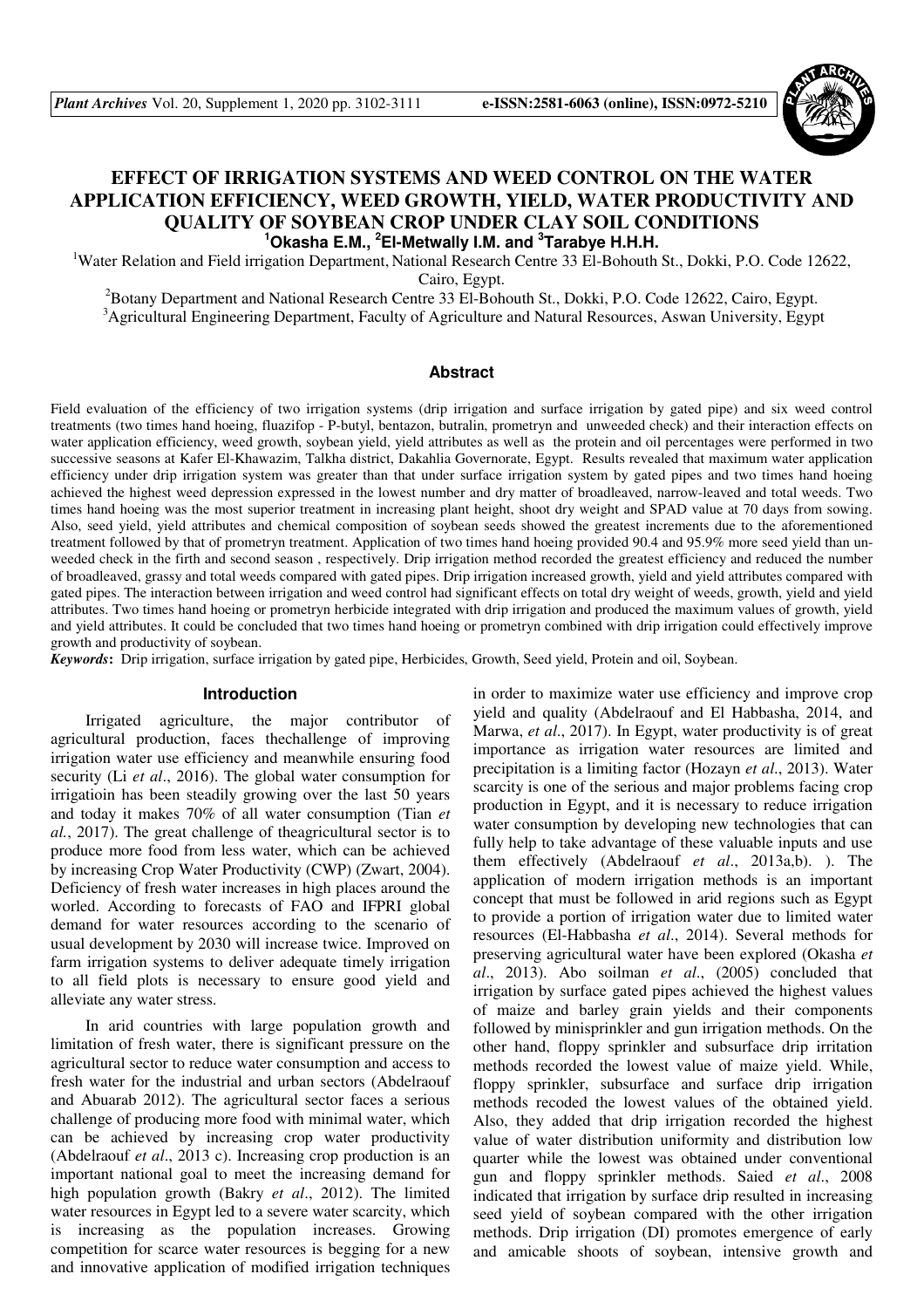development of plants, productivity increase (Ospanbayev *et al*., 2017).

Weed control plays an important role in raising the productivity of crops. The presence of weeds is causing shortage of the crop up to 40% (Soliman *et al*., 2015). At present, hand hoeing became more expensive than the use of herbicides. Herbicides are cheaper and easier to use weed control than the hoeing. Thus, chemical weed control is necessary to decrease cost and increase soybean productivity. This crop is a large herbicide consumer, and almost of the planted area in Egypt is herbicide-treated. The advantages of herbicide application are characterized by high efficiency in weed control, high selectivity and low cost, compared to other available weed control methods. Soliman *et al*. (2015) indicated that weed control treatments reduced dry weight of broadleaved, grassy and total weeds compared with unweeded treatment. Abd El-Hamed and El-Metwally (2008) and El-Metwally *et al*. (2018) reported that hand hoeing twice scored the lowest value of all weed species and gave the highest values of yield and its attributes of soybean.

Soybean (*Glycine max* L.) is an economical and valuable agricultural commodity due to its unique chemical composition. It is one of the world's most important leguminous crop. It is considered as a good source of high quality plant protein and vegetable oil. Given its high concentration of protein (36-48%), oil (18- 24%), and carbohydrate (20%), soybean is grown in almost all parts of the world for human consumption, industry and animal feed (Boydak *et al.,* 2002). Besides, diets including soybean have been proposed to reduce risk of major diseases such as breast cancer, cardiovascular disease, osteoporosis, diabetes and obesity. The biochemical composition of soybean seeds affected the quality of various soy foods such as soy milk, soy flour, tofu, soy sprouts, soy concentrates and soy isolates. Higher protein and low oil contents are generally desirable characteristics for food users (Kumar *et al*., 2006). In addition, soybean improves soil fertility through fixing atmospheric nitrogen by *Rhizobium* bacteria in its root nodules (Bakhoum *et al*., 2019). Hence, two field experiments were conducted to examine the effects of different herbicides and two irrigation methods on weed infestation, yield and its attributes of soybean plant.

## **Material and Methods**

**Experimental procedures:** Two field experiments were conducted during the two successive seasons 2016 and 2017 at Kafer El-Khawazim, Talkha district, Dakahlia Governorate, Egypt, to examine the effect of irrigation systems and weed control treatments on soybean plants and associated weeds. Experimental soil was clay loam in texture with organic matter 1.78 %, pH 7.79, total N. 0.079 % and available P 14.2 ppm. The experiment was established with a split plot design having four replicates. The main plots included two irrigation systems (drip irrigation and gated pipe). Whereas, the sub-plots were occupied with the six weed control treatments as follows: 1- Two times hand hoeing after 21 and 42 days from sowing. 2-Fluazifop- Pbutyl, 3-Bentazon 4-Butralin, 5- Prometryn and 6- Unweeded check. Common, trade, chemical names, rate and application time of the used herbicides were shown in Table 1. The experimental unit was 3.5 X 3.0 m. Soybean seeds (Giza 111) were inoculated with the specific *Rhizobium* strain and immediately sown in hills 25 cm apart on both sides of the ridge. Sowing dates were May 7 and 11 for the two seasons 2016 and 2017, respectively. The normal cultural practices of growing soybean plants were followed normally.

**Experimental Design**: The experiment was established with a split plot design having four replicates.

| <b>Common</b><br><b>Name</b> | <b>Trade</b><br>name           | <b>Chemical name</b>                                                              | Molecular<br>Formula    | Rate of<br>application    | Time of<br>application                         |
|------------------------------|--------------------------------|-----------------------------------------------------------------------------------|-------------------------|---------------------------|------------------------------------------------|
| Fluazifop-P-<br>butyl        | Fusalide<br>Super<br>E.C.12.5% | $2-[4[445]-(\text{trifluoro-methyl})-2-$<br>pyridinyl]oxy]-phenoxy] propanoate    | $C_{19}H_{20}F_3NO_4$   | $2.5$ Lha <sup>-1</sup>   | Post emergence<br>after 30 days<br>from sowing |
| <b>Bentazon</b>              | <b>Basagran</b><br>48% AS      | $(3-isopropyl-1H-2,1,3-$<br>benzothiadiazin-4(3H)-one 2,2-<br>dioxide)            | $C_{10}H_{12}N_2O_{3S}$ | $1.25$ L ha <sup>-1</sup> | Post emergence<br>after 20 days<br>from sowing |
| <b>Butralin</b>              | Amex, 820                      | 4-(1, 1dimethylethyl)-N- 1-methyl<br>propyl)-2, 6-dinitrobenzenamine              | $C_{14}H_{21}N_3O_4$    | $5 L ha^{-1}$             | Pre-emergence                                  |
| Prometryn                    | Gesagard<br>500 FW             | N, Nbis (1-methylethyl-6-<br>(methylthio)-1, 3, 5- triazine $-2$ , 4-<br>diamine] | $C_{10}H_{19}N_5S$      | $1.5 L ha^{-1}$           | Pre-emergence                                  |

**Table 1:** Common, trade, chemical names, rate and application time of the used herbicides.

**Estimation of water requirements of soybean:** Seasonal irrigation requirements for soybean were obtained from Equation 1, was  $3200$  and  $3300 \text{ m}^3/\text{fed}$ ./season for irrigation by gated pipe for seasons 2016 and 2017 respectively and 1850 and 1900 m<sup>3</sup>/fed./season for drip irrigation for seasons 2016 and 2017 respectively. .

$$
IRg = [ET0 x Kc x Kr] / Ei - R + LR
$$
 ...(1)

Where IRg = gross irrigation requirements, mm/day,  $ET_0$  = reference evapotranspiration, mm/day (estimated from the Central Laboratory for Climate - Agricultural Research

Center Egyptian Ministry of Agriculture at El-Nubaryia farm and according to Penman-Monteith equation),  $Kc = crop$ factor (Allen et al., 1998),  $Kr =$  ground cover reduction factor, Ei = irrigation efficiency,  $\%$ , R = water received by plant from sources other than irrigation, mm (for example rainfall), LR = amount of water required for the leaching of salts, mm

## **Evaluation Parameters**

**Water application efficiency:** Water application efficiency  $(AE_{IW})$  is the actual storage of water in the root zone to meet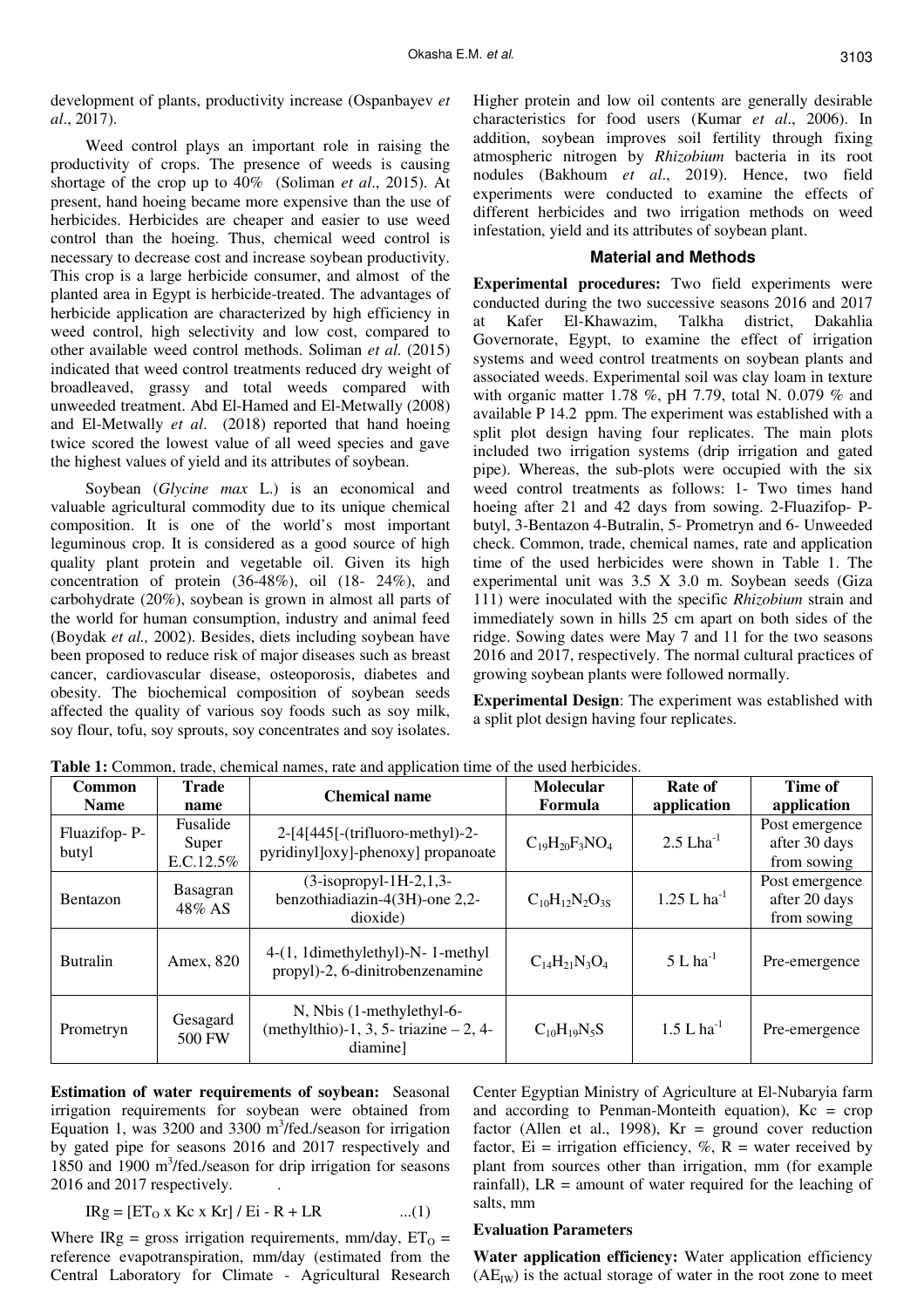Effect of irrigation systems and weed control on the water application efficiency, weed growth, yield, water productivity and quality of soybean crop under clay soil conditions

the crop water needs in relation to the water applied to the field. The  $AE_{IW}$  was calculated using equation 2:

$$
Ds = (\theta 1 - \theta 2) * d * \rho \qquad ...(3)
$$

$$
AE_{IW} = Ds/Da \qquad ...(2)
$$

Where  $AE_{IW}$  is the application efficiency of irrigation water, %, Ds is the depth of stored water in the root zone, cm by equation 3

Where: Ds is the depth of applied water (mm), d is the soil layer depth (mm), θ1 is the average of soil moisture content after irrigation (g/g) in the root zone,  $\theta$ 2 is the average of soil moisture content before irrigation (g/g) in the root zone,  $p =$  bulk density of soil (g/cm<sup>3</sup>) as shown as in table 2.





 $AE_{IW}$  = Application efficiency of irrigation water,  $D_s$  =Depth of stored water in root zone,  $D_a$  =Depth of applied water, d =Soil layer depth,  $\theta_1$  =Average of soil moisture content after irrigation,  $\theta_2$  = Average of soil moisture content before irrigation,  $\rho$  = Relative bulk density of soil (dimensionless).D  $_{s1}$  = Depth of stored water in root zone from  $0 - 15$  cm  $D_{s2}$  = Depth of stored water in root zone from  $15 - 30$  cm,  $D_{s3}$  = Depth of stored water in root zone from 30 – 45cm

**Weed growth:** After 70 days from sowing in both seasons, weed samples from one square meter area were randomly collected from each plot. Dry weights of broadleaves, grasses as well as total weeds were recorded after drying in a forced draft oven at 70 °C to constant weight.

Yield of soybean: After 70 from sowing in both seasons samples of five random plants were taken from each experimental plots to determine shoot dry weight and SPAD value of the fourth soybean leaf were determined by chlorophyll meter (SPAD 502, Minolta Camera Co., Osaka, Japan, Minolta Co., 2013).

After maturity, soybean plants were harvested from one middle ridge of each plot on  $17<sup>th</sup>$  and  $25<sup>th</sup>$  October in the  $1<sup>st</sup>$ and  $2<sup>nd</sup>$  seasons, respectively, to determine plant height (cm), biological yield plant<sup>-1</sup>(g, pod number plant<sup>-1</sup>, seed number plant<sup>-1</sup>, seed yield plant<sup>-1</sup> (g), 100-seed weight (g), and seed yield (kg fed.  $^{-1}$ ). The seeds were ground to pass a 0.5 mm sieve to determine N and oil contents. Total nitrogen content of the seeds was determined according to AOAC. (1980). Nitrogen values were then multiplied by 6.25 to calculate total crude protein. Oil percentage in soybean seeds was measured by extraction using Soxhlet apparatus with Hexane as an organic solvent, as outlined by AOAC. (1980).

**Water Productivity of Soybean** "**WPsoybean**": The water productivity of soybean was calculated according to James (1988) as follows:

$$
WP_{\text{soybean}} = Ey/Ir \qquad ...(4)
$$

Where WP*soybean* is water productivity (kg *soybean* m-3 water), Ey is the economical yield (kg*soybean*/ha); Ir is the amount of applied irrigation water  $(m<sup>3</sup><sub>water</sub>/ha/season)$ .

**Statistical Analyses:** The combined analysis of variance for the data of the two seasons was performed after testing the error homogeneity. The data were then subjected to analysis

of variance (ANOVA) according to Gomez and Gomez (1984). The differences among means were compared using Fisher's Least significant difference (LSD) test at 0.05 probability level.

### **Results and Discussion**

#### **Water Application Efficiency**

Water application efficiency under the drip irrigation system and surface irrigation system by gated pipes was studied. Logically, the added efficiency values under the drip irrigation system were much greater than the efficiency of surface irrigation using the gated pipes, and this resulted from the amount of water stored in the root-spreading area for the amount of water added is much greater under the drip irrigation system compared to the surface irrigation system using gated pipes, which will have a positive and health impact on the water stress that will be exposed to the roots of crops grown under the drip irrigation system as shown as in figure 1.



**Fig. 1 :** Water application efficiency under drip and gated pipes irrigation systems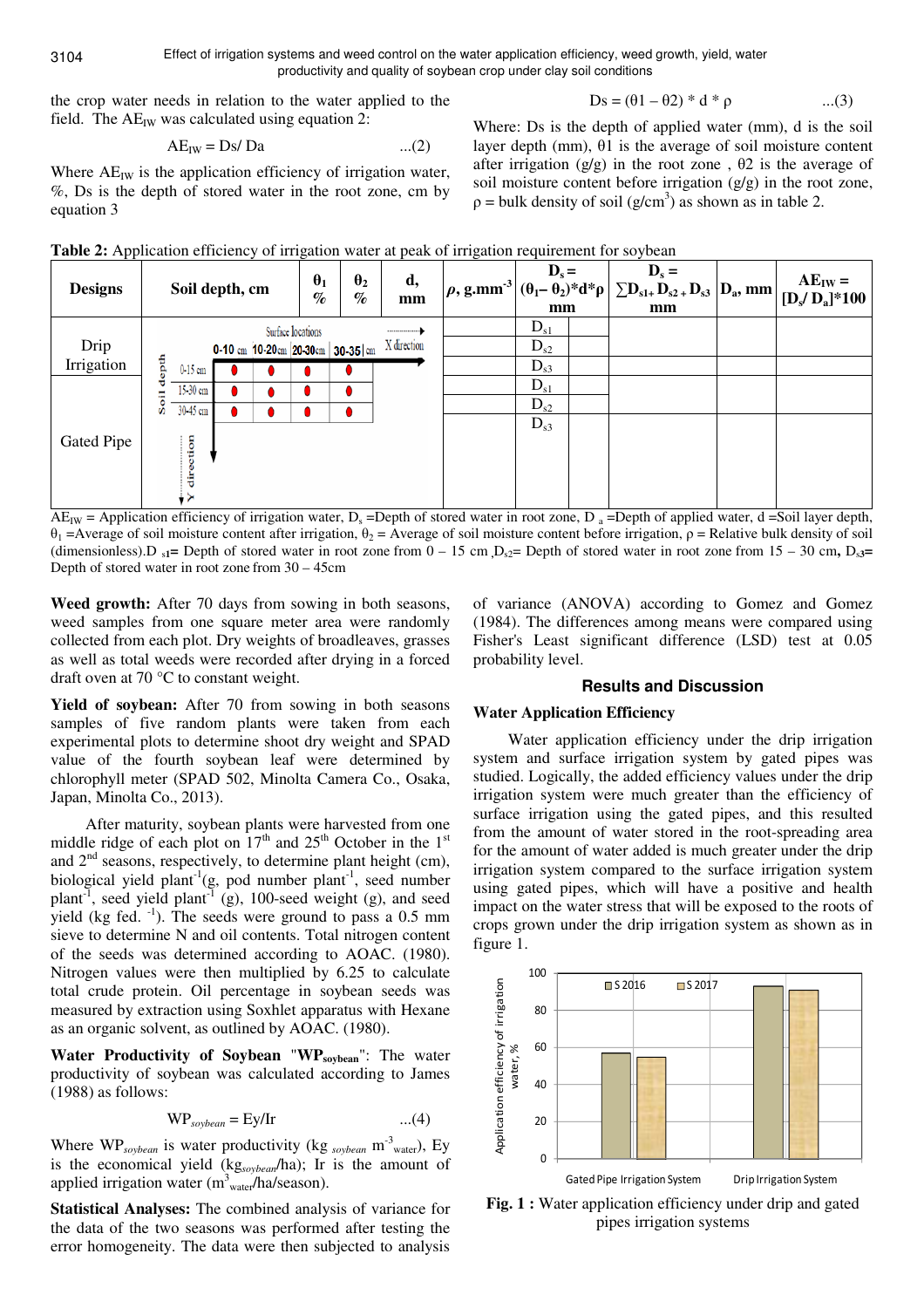## **Weeds Growth**

The most commonly surveyed weeds in the experimental field through the two growing seasons were: grasses comprising Jungle rice (*Echinochloa colonum*), Bermudagrass (*Cynodon dactylon*) and Purple nutsedge (*Cyperus rotundus*) and broadleaved weeds comprising purslane (*Portulaca oleraceae*), Nalta jute (*Corchorus olitorius*) and Venice mallow (*Hibiscus trionum*).

The results of two irrigation methods presented in Tables 3 and 4 showed significant effect on number and dry weight of broadleaves, grassy and total weeds after 70 days from sowing. Gated pipes method recorded the maximum values of the previous parameters. Drip irrigation method recorded the greatest efficiency and reduced the number of broadleaves, grassy and total weeds by 14.14, 10.40 and 12.30% in the first season and 26.52, 28.95 and 28.18 % in the second season, respectively, compared with gated pipes. Also, drip irrigation method recorded the greatest efficiency and reduced the dry weight of broadleaves, grassy and total weeds by 12.98, 14.32 and 13.49% in the first season and 27.16, 29.31 and 28.22 in the second season, respectively compared with gated pipes. This result may be due to gated pipes provides the plants with more water, which leads to more weed growth compared to drip irrigation.

All weed treatments significantly reduced the number and dry weights of broadleaves, grasses and total weeds compared with weedy check control treatment (Tables 3 and 4). Hand hoeing was the most effective treatment on number and dry weight of broadleaves weeds, while bentazon was the most effective herbicide treatment followed by prometryn in

both seasons. Also, hand hoeing, fluazifop- P-butyl and prometryn recorded the greatest efficiency and reduced the number, dry weight of grassy weeds in the second and first seasons. Moreover, hand hoeing, prometryn and butralin recorded the maximum efficiency and reduced the number of total weeds by 89.73, 78.69, 74.73% in the first season and 89.64, 79.06 and 72.86% in the second season, respectively as well as reduced dry weight of total weeds by 90.43, 79.62 and 75.45% in the first season and 90.23, 79.34 and 72.76% in the second season, respectively compared with the unweeded control. Several reports have confirmed that hand hoeing twice is the most effective weed control practice for reducing weed dry matter accumulation in faba bean and soybean fields (El-Metwally, 2016 and El-Metwally *et al.*, 2018). Thus, prometryn was more effective in controlling total weeds after hand hoeing and resulted in the highest reduction in number and dry matter of weeds when compared with butralin, bentazon and fluazifop- P-butyl. The reduction of weed dry weight may be due to the inhibition effect of herbicide treatments on growth and development of weeds. Our findings are consistent with those obtained by El-Metwally *et al.,* 2017.

Significant interaction effect was found between irrigation methods and weed management on the number and dry weight of broadleaves, grasses and total weeds (Tables 3 and 4). Using of drip irrigation resulted in the lowest values of previous parameters when two hand hoeing was applied in both seasons. In this regard, the plots which irrigated with gated pipe and un-weeded treatments produced the maximum values of number and dry weight of weeds.

|                    | <b>No. of Broad leaves</b> |                |      | <b>Weight of broadleaves</b><br>(g) |                |               |                     | No of grasses  |             |       | Weight of grasses (g) |             |  |
|--------------------|----------------------------|----------------|------|-------------------------------------|----------------|---------------|---------------------|----------------|-------------|-------|-----------------------|-------------|--|
| <b>Treatment</b>   |                            |                |      |                                     |                |               | <b>First season</b> |                |             |       |                       |             |  |
|                    | S1                         | S <sub>2</sub> | Mean | S1                                  | S <sub>2</sub> | Mean          | S1                  | S <sub>2</sub> | <b>Mean</b> | S1    | S <sub>2</sub>        | <b>Mean</b> |  |
| H. hoeing          | 7.4                        | 8.3            | 7.9  | 11.5                                | 12.7           | 12.1          | 11.9                | 12.1           | 12.0        | 21.9  | 22.2                  | 22.1        |  |
| Fluazifop.         | 36.8                       | 39.4           | 38.1 | 67.1                                | 70.2           | 68.7          | 13.2                | 15.5           | 14.4        | 25.3  | 29.9                  | 27.6        |  |
| Bentazon           | 9.3                        | 12.7           | 11.0 | 15.5                                | 20.9           | 18.2          | 51.7                | 55.9           | 53.8        | 95.7  | 105.7                 | 100.1       |  |
| <b>Butralin</b>    | 15.2                       | 19.8           | 17.5 | 24.7                                | 30.8           | 27.8          | 30.1                | 33.8           | 31.9        | 57.1  | 62.8                  | 60.0        |  |
| Prometryn          | 13.9                       | 15.9           | 14.9 | 20.1                                | 27.7           | 23.9          | 24.9                | 27.9           | 26.4        | 45.7  | 52.1                  | 48.9        |  |
| Control            | 70.6                       | 82.0           | 76.3 | 130.8                               | 147.3          | 139.1         | 111.2               | 125.7          | 118.5       | 195.9 | 240.3                 | 219.2       |  |
| Mean               | 25.5                       | 29.7           |      | 44.9                                | 51.6           |               | 40.5                | 45.2           |             | 73.6  | 85.9                  |             |  |
| LSD $5\%$          |                            |                |      |                                     |                |               |                     |                |             |       |                       |             |  |
| Irrig. Syst. $(S)$ |                            | 1.7            |      |                                     | 3.1            |               | 1.7                 |                |             | 2.5   |                       |             |  |
| W. control (W)     |                            | 2.0            |      |                                     | 4.6            |               | 4.7                 |                |             | 4.7   |                       |             |  |
| <b>SXW</b>         |                            | 2.8            |      |                                     | 6.6            |               | N.S.                |                |             | 6.6   |                       |             |  |
|                    |                            |                |      |                                     |                | Second season |                     |                |             |       |                       |             |  |
| H. hoeing          | 6.5                        | 9.3            | 7.9  | 10.1                                | 14.0           | 12.1          | 9.9                 | 13.7           | 11.8        | 17.7  | 25.1                  | 9.3         |  |
| Fluazifop          | 32.7                       | 41.7           | 37.2 | 60.8                                | 75.3           | 68.1          | 10.7                | 17.6           | 14.1        | 19.8  | 31.5                  | 41.7        |  |
| Bentazon           | 7.3                        | 14.2           | 10.8 | 11.9                                | 25.1           | 18.5          | 45.7                | 60.2           | 53.0        | 84.7  | 111.2                 | 14.2        |  |
| <b>Butralin</b>    | 13.8                       | 21.1           | 17.5 | 21.5                                | 37.2           | 29.4          | 26.6                | 41.7           | 34.2        | 50.3  | 77.8                  | 21.1        |  |
| Prometryn          | 11.7                       | 17.3           | 14.5 | 18.8                                | 31.4           | 25.1          | 19.7                | 30.9           | 25.3        | 35.2  | 56.4                  | 17.3        |  |
| Control            | 65.9                       | 84.2           | 75.1 | 120.1                               | 150.6          | 135.4         | 97.8                | 132.2          | 115.0       | 175.9 | 240.3                 | 84.2        |  |
| Mean               | 23.0                       | 31.3           |      | 40.5                                | 55.6           |               | 35.1                | 49.4           |             | 63.9  | 90.4                  |             |  |
| LSD $5%$           |                            |                |      |                                     |                |               |                     |                |             |       |                       |             |  |
| Irrig. Syst. $(S)$ | 0.8                        |                | 0.8  |                                     | 5.7            |               |                     | 10.1           |             |       |                       |             |  |
| W. control $(w)$   | 2.4                        |                |      | 3.8                                 |                | 3.5           |                     |                | 7.8         |       |                       |             |  |
| <b>SXW</b>         |                            | 3.4            |      |                                     | 5.4            |               |                     | 4.9            |             |       | 12.0                  |             |  |

**Table 3:** Effect of irrigation systems and weed control treatments on number and dry weight of broadleaves and grasses weeds during seasons 2016 and 2017

S1: Drip irrigation, S2: Surface Irrigation by gated pipes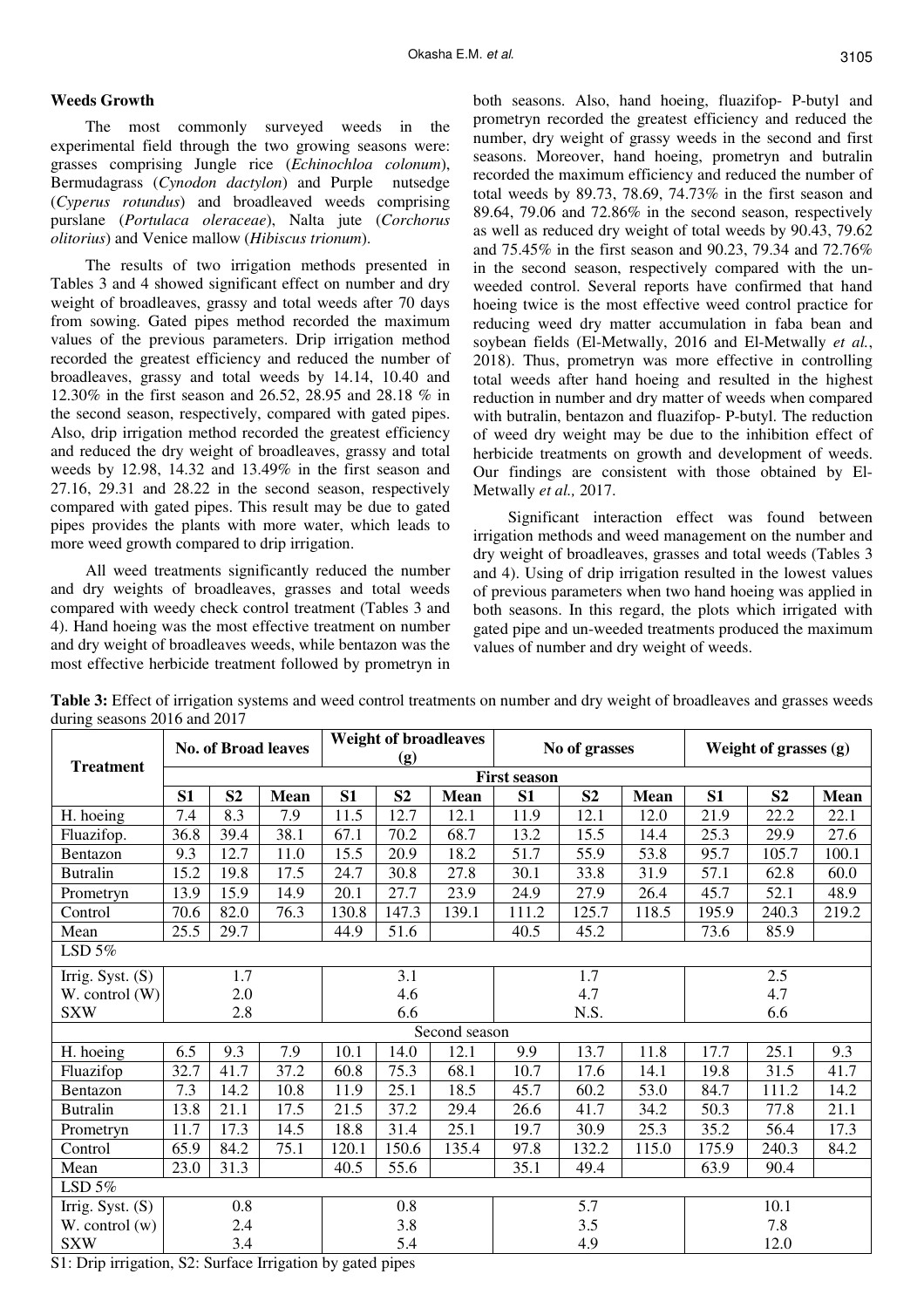| <b>Treatment</b>                                 |                   | <b>Total No. of weeds</b> |                   | Total weight of weeds |                                 |                   |  |  |  |  |  |
|--------------------------------------------------|-------------------|---------------------------|-------------------|-----------------------|---------------------------------|-------------------|--|--|--|--|--|
| <b>First Season</b>                              |                   |                           |                   |                       |                                 |                   |  |  |  |  |  |
|                                                  | S1                | S <sub>2</sub>            | Mean              | S1                    | S <sub>2</sub>                  | <b>Mean</b>       |  |  |  |  |  |
| H. hoeing                                        | 19.5              | 20.4                      | 20.0              | 33.4                  | 34.9                            | 34.2              |  |  |  |  |  |
| Fluazifop.                                       | $\overline{50.1}$ | $\overline{54.9}$         | $\overline{52.5}$ | 92.4                  | 100.1                           | 96.3              |  |  |  |  |  |
| Bentazon                                         | 58.1              | 68.6                      | 63.4              | 111.2                 | 126.6                           | 118.9             |  |  |  |  |  |
| <b>Butralin</b>                                  | 44.8              | 53.6                      | 49.2              | 81.8                  | 93.6                            | 87.7              |  |  |  |  |  |
| Prometryn                                        | 39.2              | 43.8                      | 41.5              | 65.8                  | 79.8                            | 72.8              |  |  |  |  |  |
| Control                                          | 181.7             | 207.7                     | 194.7             | 326.7                 | 387.7                           | 357.2             |  |  |  |  |  |
| Mean                                             | 65.6              | 74.8                      |                   | 118.6                 | 137.1                           |                   |  |  |  |  |  |
| LSD $5\%$                                        |                   |                           |                   |                       |                                 |                   |  |  |  |  |  |
| Irrig. Syst. $(S)$<br>W. control (W)             |                   | 1.5<br>6.1                |                   | 3.6<br>8.4            |                                 |                   |  |  |  |  |  |
| <b>SXW</b>                                       |                   | 3.8                       | Second season     |                       | 8.9                             |                   |  |  |  |  |  |
| H. hoeing                                        | 16.4              | 23.0                      | 19.7              | 27.8                  | 39.1                            | 33.5              |  |  |  |  |  |
| Fluazifop.                                       | 43.4              | 60.3                      | 51.9              | 80.6                  | 107.1                           | 93.9              |  |  |  |  |  |
| Bentazon                                         | 53.0              | 74.4                      | 63.7              | 99.1                  | 136.3                           | 117.7             |  |  |  |  |  |
| <b>Butralin</b>                                  | 40.4              | 62.8                      | $\overline{51.6}$ | 71.9                  | 115.0                           | 93.5              |  |  |  |  |  |
| Prometryn                                        | 31.4              | 48.2                      | 39.8              | 54.0                  | 87.8                            | $\overline{70.9}$ |  |  |  |  |  |
| Control                                          | 163.7             | 216.4                     | 190.1             | 295.5                 | 390.9                           | 343.2             |  |  |  |  |  |
| Mean                                             | 58.1              | 80.9                      |                   | 104.8                 | 146.0                           |                   |  |  |  |  |  |
| LSD $5\%$                                        |                   |                           |                   |                       |                                 |                   |  |  |  |  |  |
| Irrig. Syst. (S)<br>W. control (W)<br><b>SXW</b> |                   | 3.1<br>2.8<br>$7.5$       |                   |                       | $\overline{5.8}$<br>10.4<br>4.7 |                   |  |  |  |  |  |

**Table 4:** Effect of irrigation systems and weed control treatments on total number and dry weight of weeds during seasons 2016 and 2017.

S1: Drip irrigation, S2: Surface Irrigation by gated pipes

## **Yield and its attributes of soybean**

The results in figure 2 and tables 5 and 6 indicated that the effect of two irrigation methods on yield and yield attributes of soybean significantly affected number of pods, number of seed, seeds weight / plant, biological yield ton fed. $^{-1}$  and seed yield ton fed. $^{-1}$ . Drip irrigation gave the best values of the previous parameters as compared to gated pipe. Drip irrigation increased seed yield amounted to 1.1 and 28.2 % in the first and second seasons, respectively as compared with gated pipe. In this regard, the increase in seed yield may be due to increase in the vegetative growth, which led to increase the yield components resulting in increased plant seed yield. These results are in coinciding with those detected by Adeboye *et al*., 2015 and Ospanbayev *et al.,* 2017.

Concerning the effect of weeded practices on yield and its attributes, all weeded plots produced more yield over the weedy control treatment. Applying two times hand hoeing resulted in increasing number of pods, number of seed, seeds weight/plant, 100 seed weight and seed yield by 101.4, 86.0, 91.7, 27.4 and 90.4% in the first season and 57.3, 73.6, 95.1, 21.1 and 95.9 % in the second season over the weedy control, respectively. Such treatment minimized weed-crop competition (Tables 3 and 4) and saved more of the available resources for improved crop growth. Thus, this treatment increased plant height and resulted in greater straw and seed yields. The positive effect of weed control on soybean yield and its components have been confirmed by Kunz and Gerhards (2016) and Gidesa and Kebede (2018).

Data in tables 5 and 6 showed that there was a significant effect due to the interaction between irrigation methods and weed control on seed yield and its attributes. Drip irrigation significantly increased seed yield its attributes when two hand hoeing was applied compared with the other treatments. Results also indicated that drip irrigation combined with Prometryn was slightly less effective but not significantly so, the lowest grain yield was recorded with the un-weeded treatment and gated pipe method.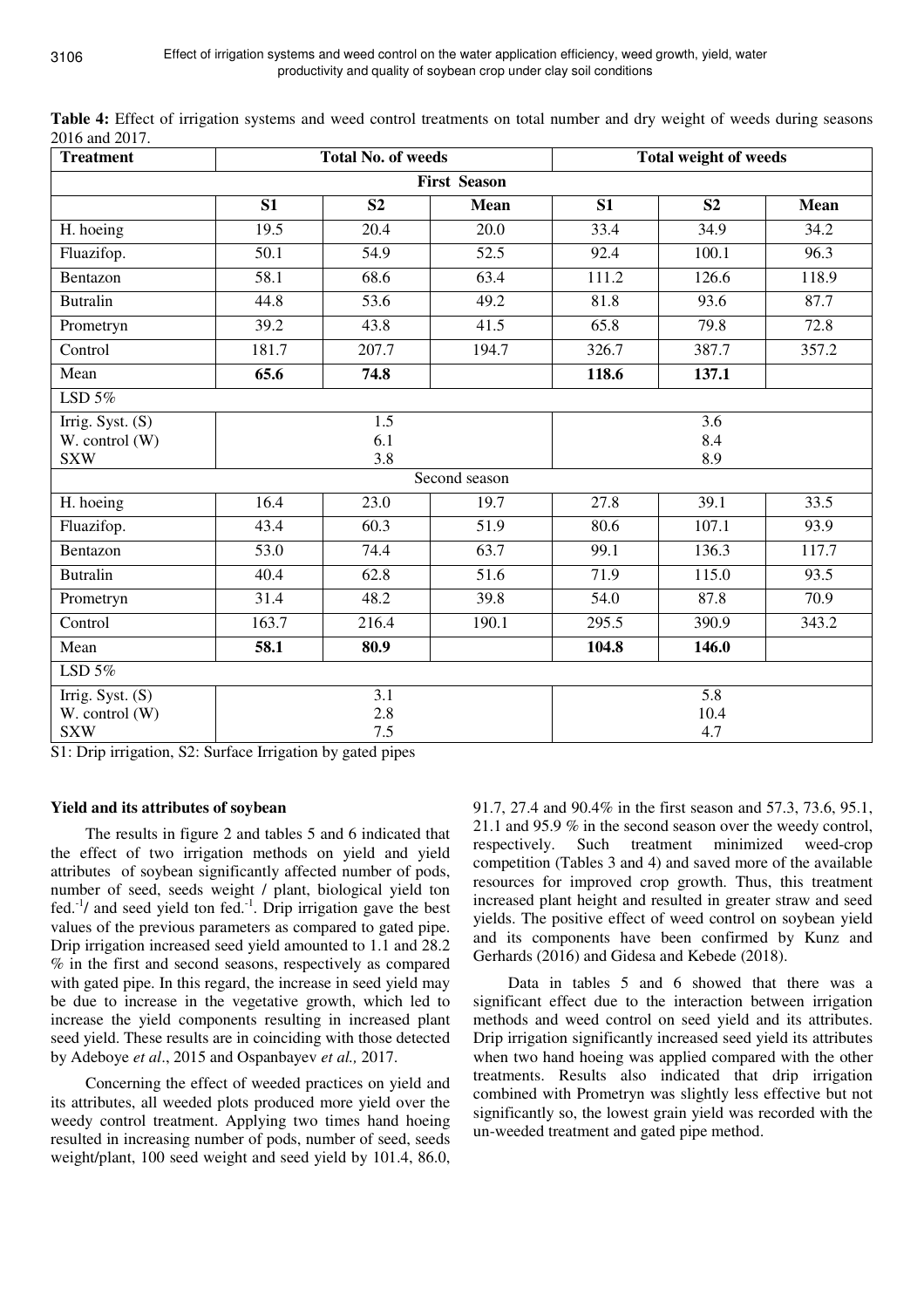

**Fig. 2 :** Effect of irrigation system and weed control treatments on seed yield of soybean during seasons 2016 and 2017

| Treatment                                                 |                     | No of pods/plant |             |       | No on seeds /plant |               | Weight of seeds /plant |                | 1 00 seeds weight |      |                |             |
|-----------------------------------------------------------|---------------------|------------------|-------------|-------|--------------------|---------------|------------------------|----------------|-------------------|------|----------------|-------------|
|                                                           | <b>First season</b> |                  |             |       |                    |               |                        |                |                   |      |                |             |
|                                                           | S1                  | S <sub>2</sub>   | <b>Mean</b> | S1    | S <sub>2</sub>     | <b>Mean</b>   | S1                     | S <sub>2</sub> | Mean              | S1   | S <sub>2</sub> | <b>Mean</b> |
| H. hoeing                                                 | 100                 | 76.3             | 88.2        | 198.8 | 151.3              | 175.0         | 28.8                   | 21.8           | 25.3              | 17.7 | 16.6           | 17.2        |
| Fusilad                                                   | 57.0                | 74.0             | 65.5        | 157.5 | 149.0              | 153.3         | 15.0                   | 18.3           | 16.7              | 13.5 | 15.0           | 14.3        |
| Basagran                                                  | 46.5                | 65.0             | 55.8        | 123.8 | 121.0              | 122.4         | 12.5                   | 17.5           | 15.0              | 13.4 | 14.4           | 13.9        |
| <b>Butralin</b>                                           | 82.3                | 31.3             | 56.8        | 200.0 | 105.0              | 152.5         | 18.8                   | 18.8           | 18.8              | 16.0 | 13.9           | 15.0        |
| Gizagrad                                                  | 61.3                | 66.5             | 63.9        | 149.3 | 163.0              | 156.1         | 26.3                   | 20.0           | 23.1              | 16.1 | 16.4           | 16.3        |
| Control                                                   | 40.0                | 47.5             | 43.8        | 98.8  | 89.4               | 94.1          | 11.8                   | 14.6           | 13.2              | 13.3 | 13.6           | 13.5        |
| Mean                                                      | 64.5                | 60.1             |             | 154.7 | 129.8              |               | 18.9                   | 18.5           |                   | 15.0 | 15.0           |             |
| LSD 5%                                                    |                     |                  |             |       |                    |               |                        |                |                   |      |                |             |
| Irrig. Syst. $(S)$                                        | 3.1                 |                  |             | 3.9   |                    | N.S.          |                        |                | <b>NS</b>         |      |                |             |
| $W.$ control $(W)$                                        |                     | 5.9              |             | 9.3   |                    | 2.4           |                        |                | 1.2               |      |                |             |
| <b>SXW</b>                                                |                     | 8.3              |             | 6.6   |                    | 3.4           |                        |                | <b>NS</b>         |      |                |             |
|                                                           |                     |                  |             |       |                    | Second season |                        |                |                   |      |                |             |
| H. hoeing                                                 | 68.8                | 58.0             | 63.4        | 155.0 | 152.5              | 153.8         | 21.3                   | 26.8           | 23.8              | 17.5 | 18.1           | 17.8        |
| Fusilad                                                   | 88.8                | 78.8             | 83.8        | 100.0 | 212.5              | 156.3         | 15.0                   | 20.3           | 17.7              | 16.6 | 16.1           | 16.4        |
| Basagran                                                  | 88.8                | 63.8             | 76.3        | 108.8 | 133.8              | 121.3         | 13.5                   | 18.3           | 15.9              | 16.1 | 15.9           | 16.0        |
| Butralin                                                  | 58.0                | 62.5             | 60.3        | 146.8 | 118.8              | 132.8         | 16.3                   | 25.0           | 20.7              | 15.9 | 15.2           | 15.6        |
| Gizagrad                                                  | 50.0                | 57.5             | 53.8        | 120.0 | 150.0              | 135.0         | 18.8                   | 24.8           | 21.8              | 17.2 | 16.5           | 16.9        |
| Control                                                   | 38.8                | 41.8             | 40.3        | 93.8  | 83.3               | 88.6          | 13.0                   | 11.3           | 12.2              | 14.3 | 15.1           | 14.7        |
| Mean                                                      | 65.5                | 60.4             |             | 120.7 | 141.8              |               | 16.3                   | 21.1           |                   | 16.3 | 16.2           |             |
| LSD 5%                                                    |                     |                  |             |       |                    |               |                        |                |                   |      |                |             |
| Irrig. Syst. (S)                                          | 4.9                 |                  | 6.2         |       | 1.4                |               |                        | <b>NS</b>      |                   |      |                |             |
| W. control (W)                                            | 6.3                 |                  |             | 11.2  |                    |               | 2.4                    |                |                   | 1.6  |                |             |
| <b>SXW</b>                                                |                     | 3.4              |             |       | 15.9               |               |                        | 3.4            |                   |      | <b>NS</b>      |             |
| 81. Drip irrigation 82. Surface Irrigation by oated pines |                     |                  |             |       |                    |               |                        |                |                   |      |                |             |

**Table 5:** Effect of irrigation system and weed control treatments on yield components of soybean during seasons 2016 and 2017.

S1: Drip irrigation, S2: Surface Irrigation by gated pipes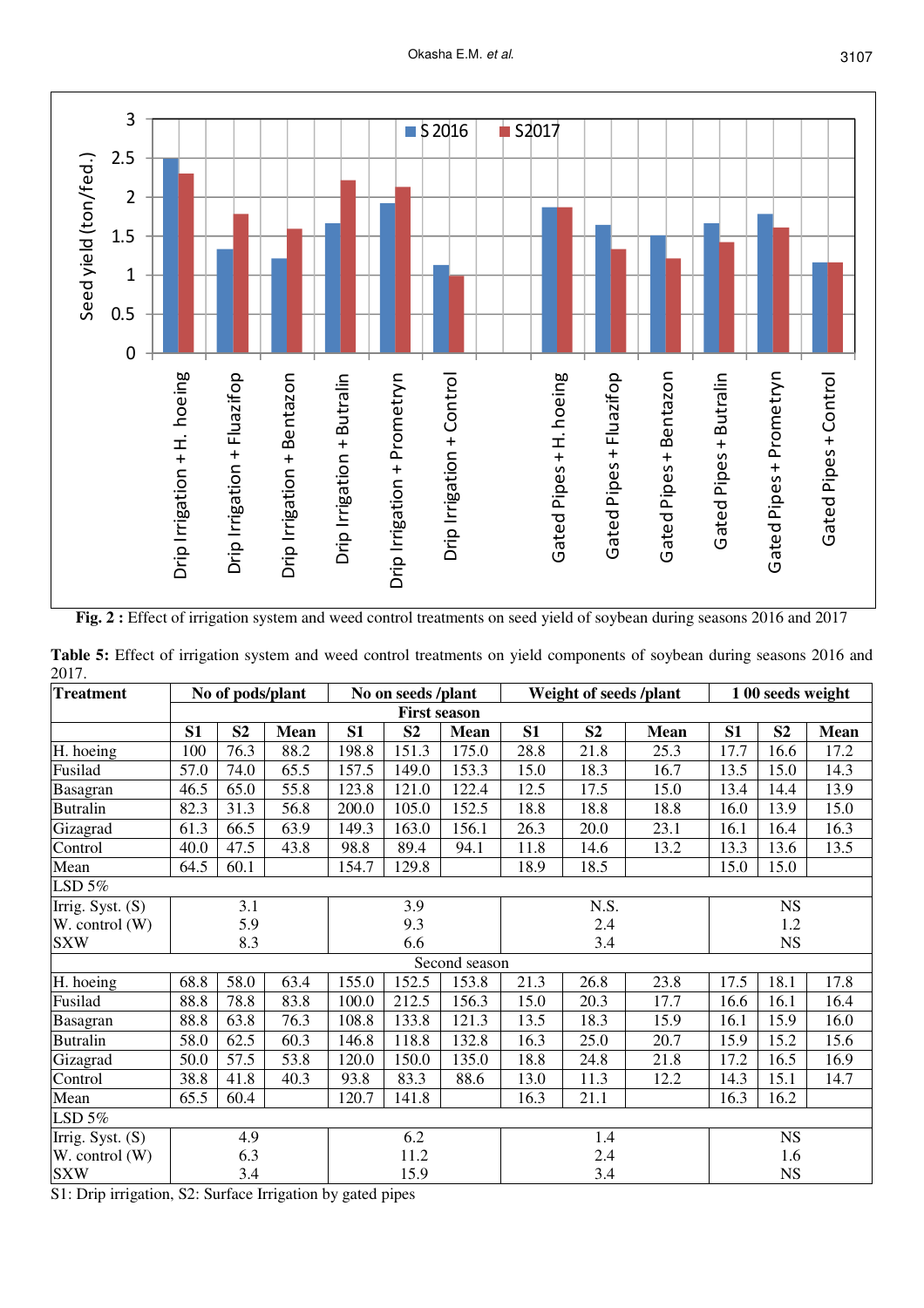|                    |       | Biological yield (ton/fed.) |             | Seed yield (ton/fed.) |                |       |  |
|--------------------|-------|-----------------------------|-------------|-----------------------|----------------|-------|--|
| <b>Treatment</b>   |       |                             |             | <b>First season</b>   |                |       |  |
|                    | S1    | S <sub>2</sub>              | <b>Mean</b> | S <sub>1</sub>        | S <sub>2</sub> | Mean  |  |
| H. hoeing          | 5.04  | 4.52                        | 4.780       | 2.49                  | 1.87           | 2.180 |  |
| Fluazifop          | 3.50  | 3.11                        | 3.305       | 1.33                  | 1.65           | 1.490 |  |
| Bentazon           | 3.56  | 3.09                        | 3.325       | 1.21                  | 1.51           | 1.360 |  |
| <b>Butralin</b>    | 4.44  | 3.55                        | 3.995       | 1.67                  | 1.67           | 1.670 |  |
| Prometryn          | 4.96  | 4.11                        | 4.535       | 1.92                  | 1.78           | 1.850 |  |
| Control            | 2.53  | 2.43                        | 2.480       | 1.13                  | 1.16           | 1.145 |  |
| Mean               | 4.01  | 3.47                        |             | 1.625                 | 1.607          |       |  |
| LSD $5%$           |       |                             |             |                       |                |       |  |
| Irrig. Syst. (S)   |       | 0.038                       |             | 0.029                 |                |       |  |
| W. control (W)     |       | 0.065                       |             | 0.039                 |                |       |  |
| <b>IXW</b>         |       | 0.004                       |             | 0.054                 |                |       |  |
|                    |       |                             |             | Second season         |                |       |  |
| H. hoeing          | 4.89  | 4.26                        | 4.577       | 2.31                  | 1.87           | 2.090 |  |
| Fluazifop.         | 3.51  | 3.22                        | 3.365       | 1.78                  | 1.33           | 1.555 |  |
| Bentazon           | 3.44  | 3.09                        | 3.265       | 1.60                  | 1.21           | 1.405 |  |
| <b>Butralin</b>    | 4.07  | 3.41                        | 3.740       | 2.22                  | 1.42           | 1.820 |  |
| Prometryn          | 4.30  | 4.00                        | 4.150       | 2.13                  | 1.61           | 1.869 |  |
| Control            | 2.27  | 2.74                        | 2.505       | 0.98                  | 1.16           | 1.067 |  |
| Mean               | 3.75  | 3.45                        |             | 1.837                 | 1.433          |       |  |
| LSD $5%$           |       |                             |             |                       |                |       |  |
| Irrig. Syst. $(S)$ | 0.026 |                             |             | 0.026                 |                |       |  |
| W.control (W)      |       | 0.043                       |             | 0.023                 |                |       |  |
| <b>SXW</b>         |       | 0.002                       |             | 0.034                 |                |       |  |

**Table 6:** Effect of irrigation system and weed control treatments on the biological and seed yield of soybean during seasons 2016 and 2017.

S1: Drip irrigation, S2: Surface Irrigation by gated pipes

# **Water Productivity of Soybean**

One of the most important evaluation criteria is the study of water productivity when the primary goal is to provide irrigation water. When studying the water productivity of the soybean crop under the drip irrigation and surface irrigation systems using the gated pipes, it was found that the water productivity values took the same direction of productivity from the seed yield, and this is logical due to the stability of the amount of water added under the drip irrigation system and the stability of the amount of water added under the surface irrigation system using gated pipes. The highest values of water productivity of soybean were under the drip irrigation system and weed control using hand hoeing compared to the rest of the other parameters as shown as in figure 3.



**Fig. 3 :** Effect of irrigation system and weed control treatments on water productivity of soybean during seasons 2016 and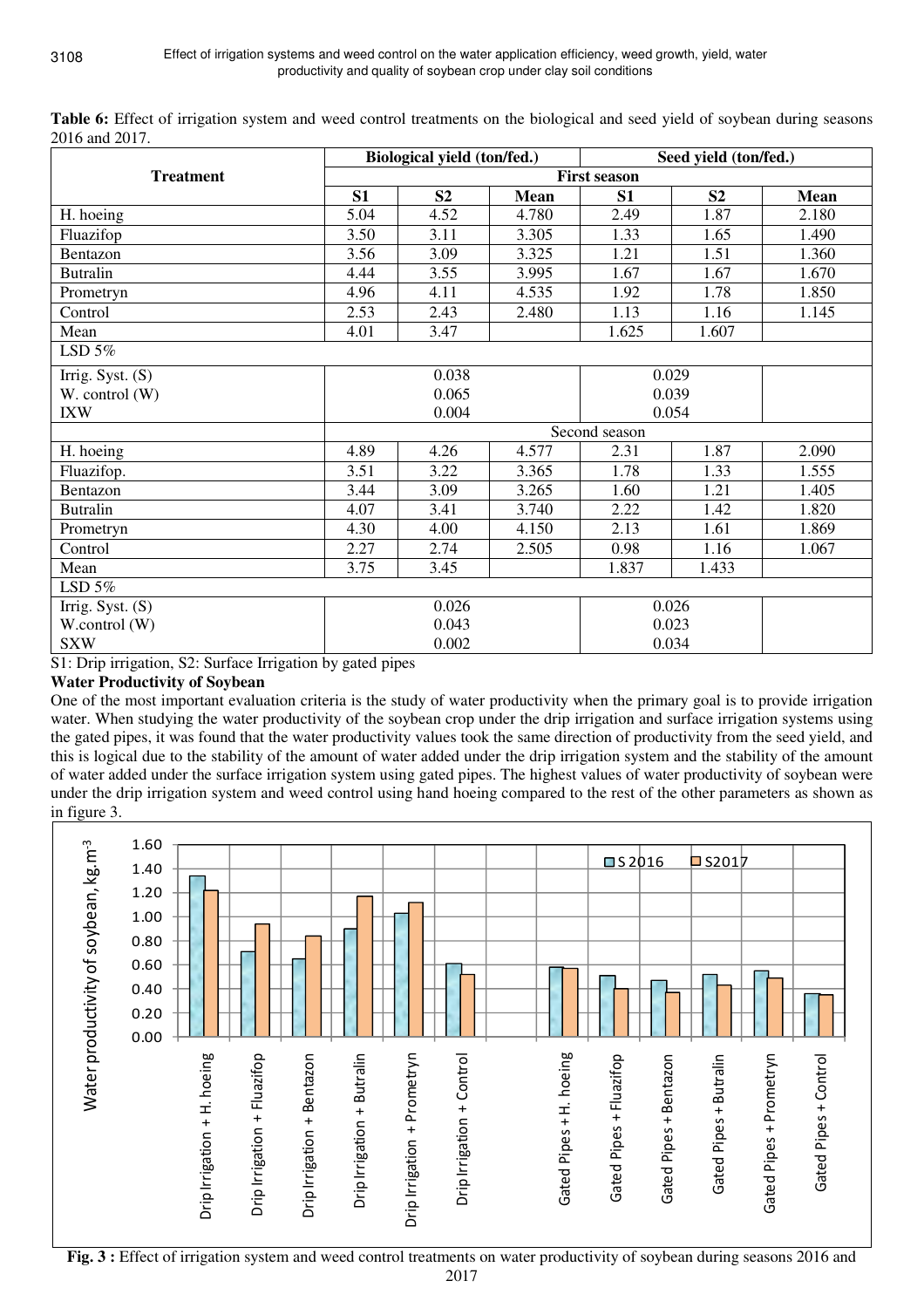#### **Grain Chemical analysis of soybean seeds**

The concentrations of protein  $(\%)$  and oil  $(\%)$  were appreciably influenced by irrigation methods (Table 7). Drip irrigation gave the highest values of the protein and oil as compared to gated pipes method. The increase in content of seeds protein % and oil% with drip irrigation may be due to promote the growth which can enable plants to absorb more nutrients for shoot growth which may be reflected on nutrients status in seeds of soybean. Data in table 7 showed that all weed control treatments caused significant increases in oil and protein over the un-weeded check. Maximum values of oil and protein were obtained by two times hand hoeing followed by Prometryn and butralin treatments. In this regard, no significant differences between herbicides treatments. While, the lowest values of the aforementioned parameters were recorded when soybean were un-weeded. The aforementioned increases in oil and protein in soybean seeds may be due to less competition for environmental factors, particularly nutrients, water and light through limiting weeds infestation with herbicidal treatments due to increasing the uptake of different nutrients and reflected on chemical composition of seeds. The positive effects of weeded practices on chemical analysis of soybean seeds have been confirmed by Abd El-Hamed and El-Metwally (2008) and ElMetwally (2016). It could be concluded that two times hand hoeing or Prometryn combined with drip irrigation achieved the maximum values of seed yield / unit area under the environmental conditions of Dakahlia Governorate, Egypt.

**Table 7:** Effect of irrigation system and weed control treatments on protein % and oil % during seasons 2016 and 2017.

|                    |      | Protein %      |             | Oil $%$             |                |      |  |  |
|--------------------|------|----------------|-------------|---------------------|----------------|------|--|--|
| <b>Treatment</b>   |      |                |             | <b>First season</b> |                |      |  |  |
|                    | S1   | S <sub>2</sub> | <b>Mean</b> | S1                  | S <sub>2</sub> | Mean |  |  |
| H. hoeing          | 37.6 | 38.6           | 38.1        | 27.5                | 27.5           | 27.5 |  |  |
| Fluazifop          | 36.3 | 36.8           | 36.6        | 25.9                | 26.2           | 26.1 |  |  |
| Bentazon           | 36.1 | 36.7           | 36.4        | 25.5                | 25.5           | 25.5 |  |  |
| <b>Butralin</b>    | 36.7 | 37.3           | 37.0        | 26.4                | 26.3           | 26.4 |  |  |
| Prometryn          | 37.0 | 37.7           | 37.4        | 27.0                | 27.3           | 27.2 |  |  |
| Control            | 34.3 | 35.1           | 34.7        | 24.0                | 24.4           | 24.2 |  |  |
| Mean               | 36.3 | 37.0           |             | 26.0                | 26.2           |      |  |  |
| LSD $5%$           |      |                |             |                     |                |      |  |  |
| Irrig. Syst. (S)   |      | 0.4            |             | <b>NS</b>           |                |      |  |  |
| W. control (W)     |      | 0.4            |             | 0.2                 |                |      |  |  |
| <b>IXW</b>         |      | <b>NS</b>      |             | <b>NS</b>           |                |      |  |  |
|                    |      |                |             | Second season       |                |      |  |  |
| H. hoeing          | 38.7 | 38.9           | 38.8        | 27.5                | 28.0           | 27.7 |  |  |
| Fluazifop.         | 36.9 | 36.9           | 36.9        | 25.3                | 26.2           | 25.8 |  |  |
| Bentazon           | 37.0 | 36.5           | 36.8        | 25.8                | 26.3           | 26.1 |  |  |
| <b>Butralin</b>    | 37.2 | 37.8           | 37.5        | 26.6                | 27.0           | 26.8 |  |  |
| Prometryn          | 38.1 | 38.5           | 38.3        | 27.3                | 27.7           | 27.5 |  |  |
| Control            | 35.1 | 35.2           | 35.1        | 24.8                | 25.1           | 24.9 |  |  |
| Mean               | 37.2 | 37.3           |             | 26.2                | 26.7           |      |  |  |
| LSD $5%$           |      |                |             |                     |                |      |  |  |
| Irrig. Syst. $(S)$ |      | <b>NS</b>      |             | 0.2                 |                |      |  |  |
| W.control (W)      |      | 0.4            |             | 0.2                 |                |      |  |  |
| <b>SXW</b>         |      | <b>NS</b>      |             |                     | <b>NS</b>      |      |  |  |

S1: Drip irrigation, S2: Surface Irrigation by gated pipes

#### **Conclusion**

Values of water use efficiency under the drip irrigation system were much greater than the efficiency of surface irrigation using the gated pipes, which will have a positive impact on the water stress that will be exposed to the roots of crops grown under the drip irrigation system.

Two times hand hoeing was the most superior treatment in increasing plant height, shoot dry weight and SPAD value. Also, seed yield, yield attributes and chemical composition of soybean seeds showed the greatest increments due to the aforementioned treatment followed by that of prometryn treatment. Application of two times hand hoeing provided 90.4 and 95.9% more seed yield than un-weeded check. Drip irrigation method recorded the greatest efficiency and reduced the number of broadleaved, grassy and total weeds compared with gated pipes. Drip irrigation increased growth,

yield and yield attributes compared with gated pipes. The interaction between irrigation and weed control had significant effect on total dry weight of weeds, growth, yield and yield attributes. Two times hand hoeing or prometryn herbicide integrated with drip irrigation and produced the maximum values of growth, yield and yield attributes. It could be concluded that two times hand hoeing or herbicide prometryn combined with drip irrigation could effectively improve growth and productivity of soybean.

#### **References**

- Abdelhamid, M.T. and El-Metwally, I.M. (2008). Growth, nodulation and soybean and associated weed as affected by weed management. Plant Daninha, 26(4): 855–863.
- Abdelraouf, R.E.; El-Habbasha, S.F.; Taha, M.H. and Refaie, K.M*.* (2013 c). Effect of Irrigation Water Requirements and Fertigation Levels on Growth, Yield and Water Use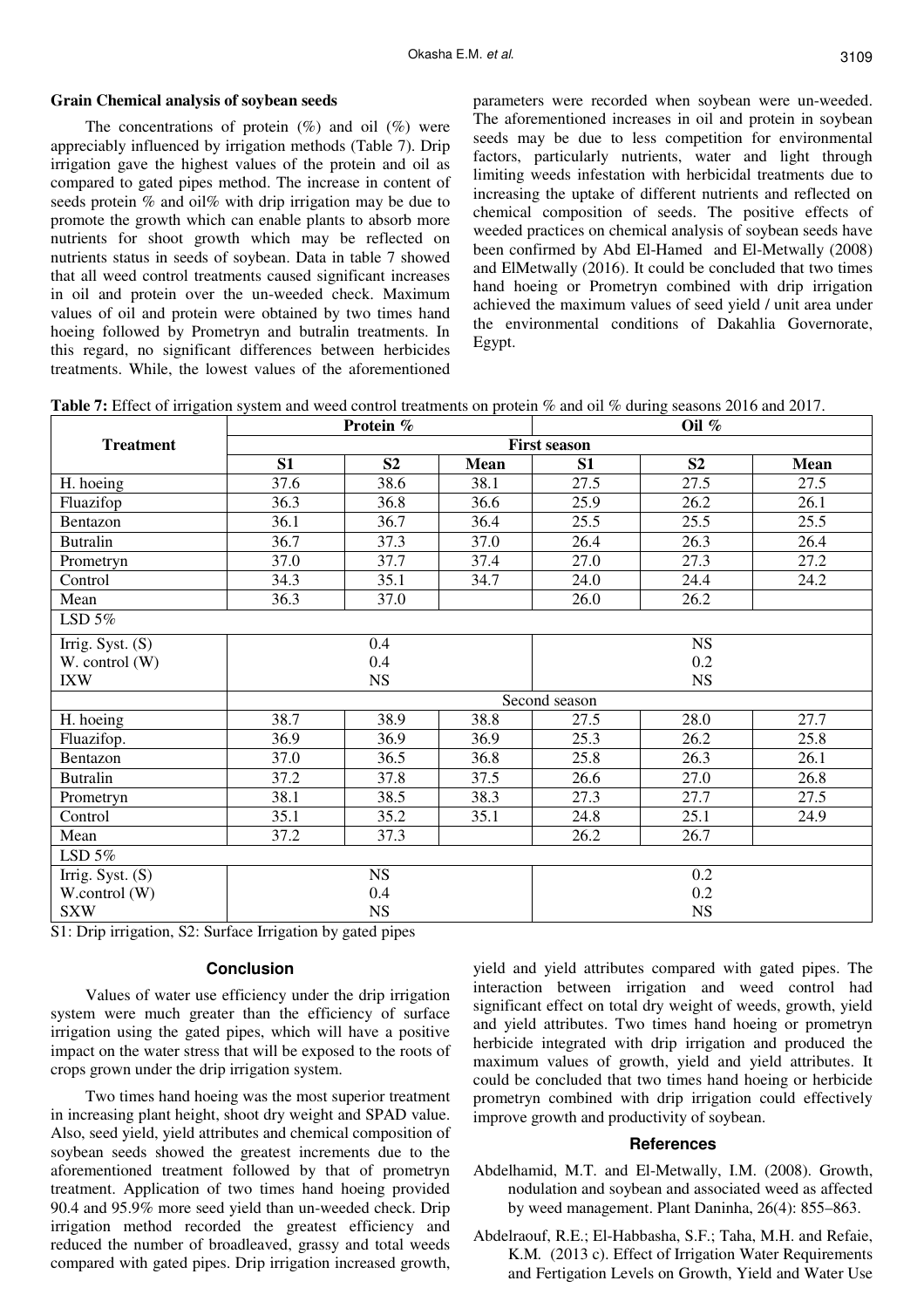Efficiency in Wheat. Middle-East Journal of Scientific Research, 16(4): 441-450.

- Abdelraouf, R.E. (2014). New Engineering Method to Improve Water Use Efficiency of Maize under Drip Irrigation System Using Irregular Volumetric Distribution of Compost along Laterals. Middle East Journal of Agriculture Research, 3(3): 383-394.
- Abdelraouf, R.E.; El-Habbasha, S.F. (2014). Wheat production in the arid regions by using drip irrigation system. International Journal of Advanced Research, 2: 84-96.
- Abdelraouf, R.E.; El-Habbasha, S.F.; Hozayn, M. and Hoballah, E. (2013 a). Water Stress Mitigation on Growth, Yield and Quality Traits of Wheat (*Triticum aestivum* L.) Using Biofertilizer Inoculation Journal of Applied Sciences Research, 9(3): 2135-2145.
- Abdelraouf, R.E.; Refaie, K.M. and Hegab, I.A. (2013 b). Effect of Drip Lines Spacing and Adding Compost On The Yield And Irrigation Water Use Efficiency Of Wheat Grown Under Sandy Soil Conditions. Journal of Applied Sciences Research, 9(2): 1116-1125.
- Abdelraouf, R.E. and Abuarab, M.E. (2012). Effect of Irrigation Frequency under Hand Move Lateral and Solid Set Sprinkler Irrigation on Water Use Efficiency and Yield of Wheat. Journal of Applied Sciences Research, 8(11): 5445-5458.
- Abo Soliman, M.S.M.; Osman, H.E.; Saied, M.M. and Omar, E.H. (2005). Maize, barley production and water use efficiency as influenced by different irrigation methods in Egypt old land. 22(4): 13<sup>th</sup> Annual Conference of the Misr Society of Agr. Eng, 14-15 December 2005.
- Adeboye, O.B.; Schultz, B.; Adekalu, K.O. and Prasad, K. (2015). Crop water productivity and economic evaluation of drip-irrigated soybeans (L. Merr.). Agric& Food Security 4: 2-13.
- AOAC (1980). Official Methods of Analysis of the Association of Official Agriculture Chemists. 12.ed. Washington: 1980.
- Bakhoum, G.Sh.; Badr, E.A.; Sadak, M. Sh.; Kabesh, M.O. and Amin, G.A. (2019). Improving growth, some biochemical aspects and yield of three cultivars of soybean plant by methionine treatment under sandy soil condition. Int J Enviro Research, 13 (1): 35–43.
- Bakry, A.B.; Abdelraouf, R.E.; Ahmed, M.A. and El-Karamany, M.F. (2012). Effect of Drought Stress and Ascorbic Acid Foliar Application on Productivity and Irrigation Water Use Efficiency of Wheat under Newly Reclaimed Sandy Soil. Journal of Applied Sciences Research, 8(8): 4552-4558.
- Boydak, E.; Alpaslan, M.; Hayta, M.; Gercek, S. and Simsek, M. (2002). Seed composition of soybeans grownin the Harran region of Turkey as affected by row spacing and irrigation. J. Agric. Food Chem., 50: 4718-4720.
- El-Habbasha, S.F.; Okasha, E.M.; Abdelraouf, R.E. and Mohammed, A.S.H. (2014). Effect of Pressured Irrigation Systems, Deficit Irrigation and Fertigation Rates on Yield, Quality and Water use Efficiency of Groundnut. Int. J. Chem Tech Res. 15, 07(01): 475-487.
- El-Metwally, I.M. (2016). Efficiency of some weed control treatments and some bio-stimulants on growth, yield and its components of faba bean and associated weeds. International Journal of Pharm Tech Research, 9(12):165-174.
- El-Metwally, I.M.; Abido, W.A.E. and Tagour, R.M.H. (2017). Influence of plant population and weed control treatments on associated weeds, growth, yield and quality of faba bean. J. Plant Production, Mansoura Univ., 8(10): 983 – 991.
- El-Metwally, I.M.; Elewaand, T.A. and Dawood, M.G. (2018). Response of soybean cultivars to weed control treatments. Agric. Eng. Int. Special issue, 159-165.
- Gidesa, A. and Kebede, M. (2018). Integration effects of herbicide and hand weeding on grain yield of soybean (*Glycine max* (L.) Merr.)inAssosa, Western Ethiopia. Adv. Crop Sci. Tech., l6(5): 400.
- Gomez, K.A. and Gomez, A.A. (1984). Statistical Procedures for Agriculture Research. A Wiley − Inter Science Publication, John Wiley & Sons, Inc., New York, USA.
- Hozayn M.; Abd El Monem, A.A.; Abdelraouf, R.E. ; Abdalla, M.M. (2013). Do Magnetic Water Affect Water Use Efficiency, Quality and Yield of Sugar Beet (*Beta vulgaris* L.) Plant Under Arid Regions Conditions?. Journal of Agronomy, (34)1-10.
- Kumar, R.A.; Solanki, S. and Hussin, S.M. (2006). Influence of growing environment on the biochemical composition and physical characteristics of soybean seed. J Food Compos Anal 19: 188-195.
- Kunz, C. and Gerhards, R. (2016). Chemical and mechanical weed control in soybean (*Glycine max*). Julius-Kühn-Archiv, 452.
- Li, X.; Zhang, X. and Niu, J. (2016). Irrigation water productivity is more influenced by agronomic practice factors than by climatic factors in Hexi Corridor, Northwest China. – Sci. Rep. 6: 37971.
- Marwa, M.A.; Abdelraouf, R.E.; Wahba, S.A.; El-Bagouri, K.F. and El-Gindy, A.G. (2017). Scheduling Irrigation using automatic tensiometers for pea crop. Agricultural Engineering International: CIGR Journal, Special issue: 174–183.
- Minolta, C. (2013). Manual for Chlorophyll Meter SPAD-502 plus. Osaka, Japan: Minolta Camera Co.
- Okasha, A.M.; EL-Metwally, W.F. and Attaffey, T.M. (2015). Effect of different types of irrigation system on soybean production under clayey soil conditions. J. Soil Sci. and Agric. Eng., Mansoura Univ., 6(11): 1389 - 1405
- Ospanbayev, Z.H.O.; Kurmanbayeva, M.S.; Abdukadirova, Z.H.; Doszhanova, A.S.; Nazarbekova, S.T.; Inelova, Z.A.; Ablaikhanova, N.T.; Kenenbayev, S.B. and Musina, A. (2017). Water use efficiency of rice and soybean under drip irrigation with mulch in the South-East of Kazakhstan. Applied Ecology and Environmental Research, 15(4):1581-1603.
- Saied, M.M.; Ragab, M.M.; El–Barbary, S.M. and El– Shahawy, M.I. (2008). Effect of pressurized irrigation system on soybean and flex yield and some water relation on old lands. Misr J. Ag. Eng., 25(1): 87-101.